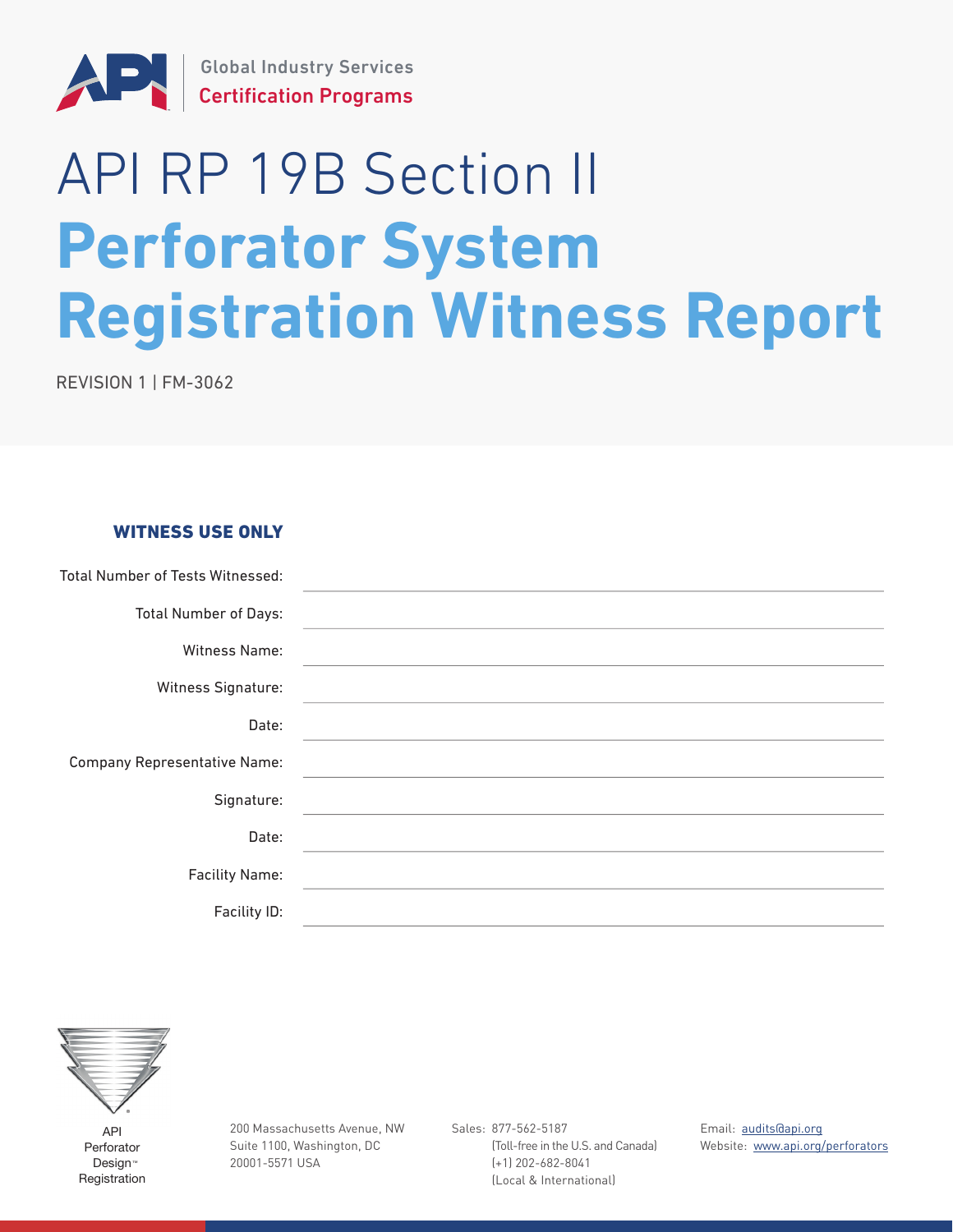

# **PUBLISHED DATA SHEET**

#### 1. General

| 1-Location (City, State, Country)                      |
|--------------------------------------------------------|
|                                                        |
|                                                        |
| 2-Quantity of Charges                                  |
|                                                        |
|                                                        |
| 3-Method of Sealing and Marking                        |
|                                                        |
|                                                        |
|                                                        |
|                                                        |
| $\alpha$ $\tau$ and $\alpha$ and $\alpha$ and $\alpha$ |

#### 2. Target Configuration

4-Comments

#### 3. Target Properties

5-Comments

#### 4. Witness Information

| 6-Name | 7-Signature | Date |
|--------|-------------|------|
|        |             |      |

# **TEST SERIES DATA SHEET**

#### 1. General

1-Location *(City, State, Country)*

#### 2. Pre-Test Measurements

| 2-Scale Calibration Date and Precision of the Scale |  |
|-----------------------------------------------------|--|
| 3-Record the Calibration Date of the Vacuum Gage    |  |

## 3. Target Configuration (1500 PSI)

|                                                                     | Target 1 | Target 2 | Target 3 | Target 4 |
|---------------------------------------------------------------------|----------|----------|----------|----------|
| 4-Drying Temperature                                                |          |          |          |          |
| 5-Target Weight, Time and Date 24<br>hours prior to Drying End Time |          |          |          |          |
| 6-Time and Date Saturating Fluid<br><b>First Admitted</b>           |          |          |          |          |
| 7-Time and Date 1mmHG was<br>achieved                               |          |          |          |          |
| 8-Time and Date Target First<br>Determined to be Saturated          |          |          |          |          |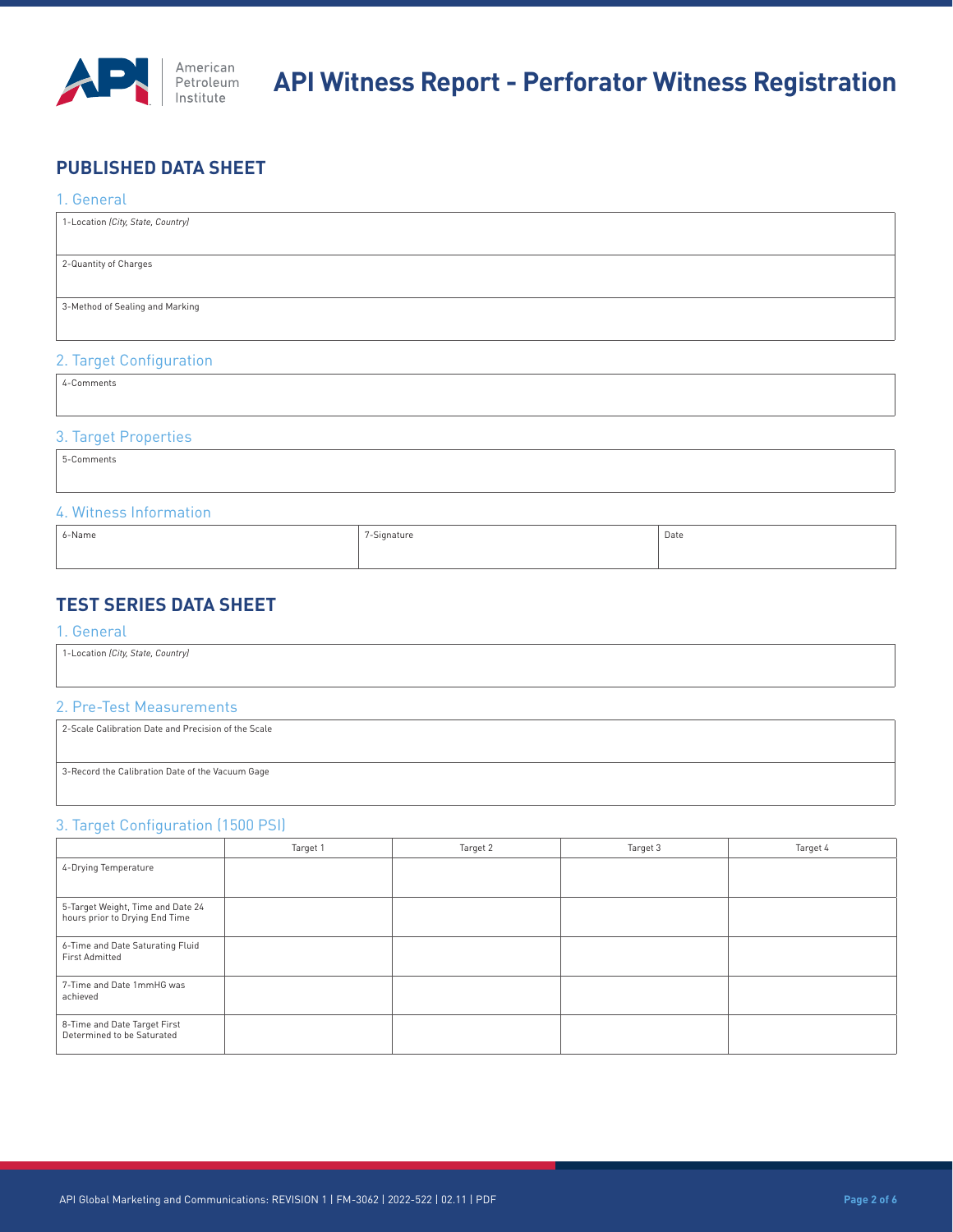

#### 4. Test Setup (1500 PSI)

|                                                  | Target 1 | Target 2 | Target 3 | Target 4 |
|--------------------------------------------------|----------|----------|----------|----------|
| 9-Standoff                                       |          |          |          |          |
| 10-Scallop Plate Thickness                       |          |          |          |          |
| 11-Fluid Clearance                               |          |          |          |          |
| 12-Fluid Type                                    |          |          |          |          |
| 13-Casing Plate Thickness                        |          |          |          |          |
| 14-Casing Plate Diameter or Square<br>Dimensions |          |          |          |          |
| 15-Cement Thickness                              |          |          |          |          |
| 16-Cement Diameter                               |          |          |          |          |
| 17-Type of Cement                                |          |          |          |          |
| 18-Date Cement was Poured                        |          |          |          |          |

#### 5. Test Performance and Post-Test Measurement Data (1500 PSI)

| 19-Comments                   |  |
|-------------------------------|--|
|                               |  |
|                               |  |
| 6. Test Conditions (1500 PSI) |  |
| 20-Pressure Gage Values       |  |

| 21-Pore Pressure to Ambient with at Least 0.075in. ID Tubing | 22-Calibration Date of Pressure Gage |
|--------------------------------------------------------------|--------------------------------------|
|                                                              |                                      |

#### 7. Data Recording (1500 PSI)

23-Comments

#### 8. Target Configuration (5500 PSI)

|                                                                     | Target 1 | Target 2 | Target 3 | Target 4 |
|---------------------------------------------------------------------|----------|----------|----------|----------|
| 4-Drying Temperature                                                |          |          |          |          |
| 5-Target Weight, Time and Date 24<br>hours prior to Drying End Time |          |          |          |          |
| 6-Time and Date Saturating Fluid<br><b>First Admitted</b>           |          |          |          |          |
| 7-Time and Date 1mmHG was<br>achieved                               |          |          |          |          |
| 8-Time and Date Target First<br>Determined to be Saturated          |          |          |          |          |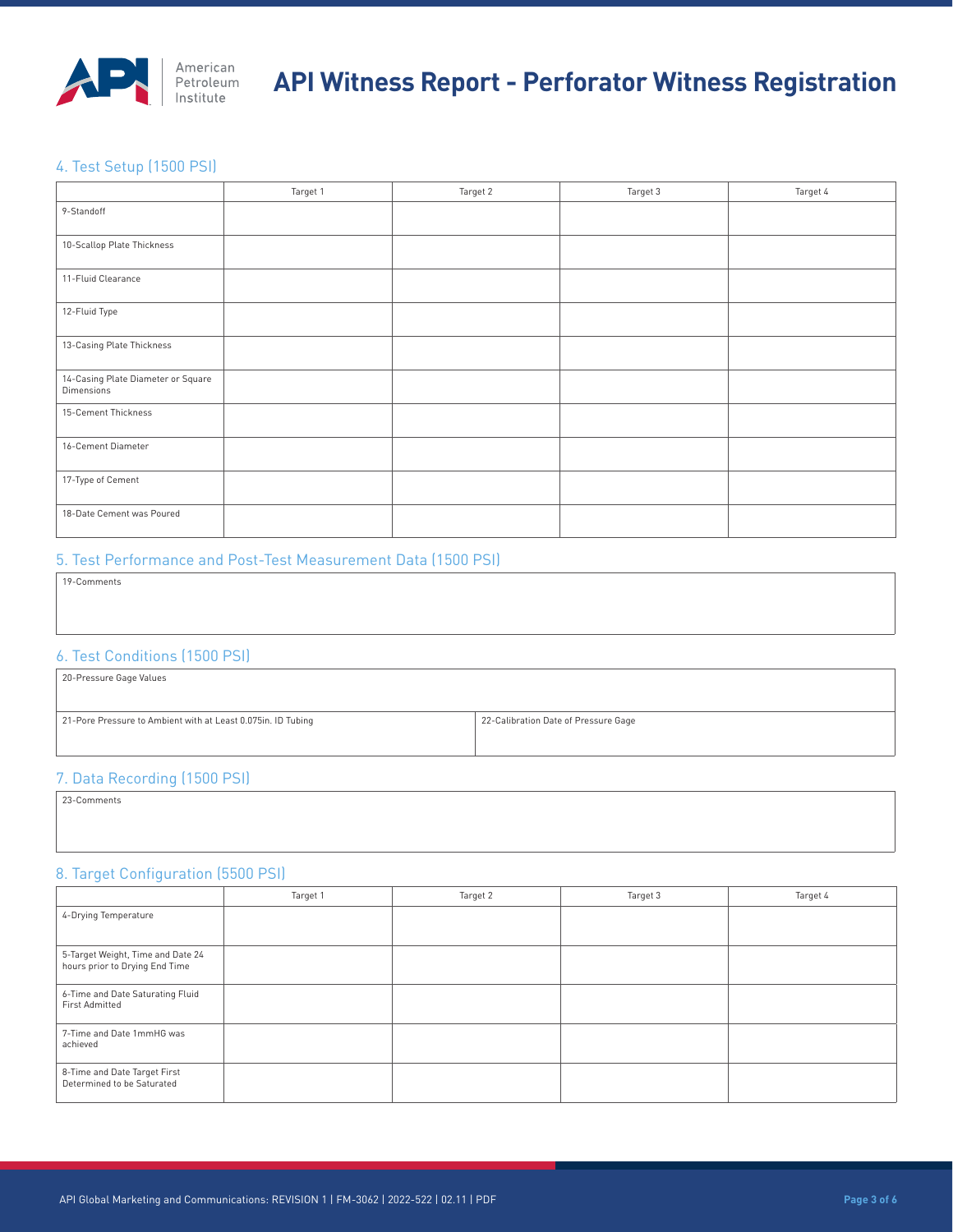

#### 9. Test Setup (5500 PSI)

|                                                  | Target 1 | Target 2 | Target 3 | Target 4 |
|--------------------------------------------------|----------|----------|----------|----------|
| 9-Standoff                                       |          |          |          |          |
| 10-Scallop Plate Thickness                       |          |          |          |          |
| 11-Fluid Clearance                               |          |          |          |          |
| 12-Fluid Type                                    |          |          |          |          |
| 13-Casing Plate Thickness                        |          |          |          |          |
| 14-Casing Plate Diameter or Square<br>Dimensions |          |          |          |          |
| 15-Cement Thickness                              |          |          |          |          |
| 16-Cement Diameter                               |          |          |          |          |
| 17-Type of Cement                                |          |          |          |          |
| 18-Date Cement was Poured                        |          |          |          |          |

#### 10. Test Performance and Post-Test Measurement Data (5500 PSI)

| 19-Comments |
|-------------|
|             |
|             |
|             |

### 11. Test Conditions (5500 PSI)

| 20-Pressure Gage Values                                      |                                      |  |  |
|--------------------------------------------------------------|--------------------------------------|--|--|
| 21-Pore Pressure to Ambient with at Least 0.075in. ID Tubing | 22-Calibration Date of Pressure Gage |  |  |
| 10.044.04444444746600                                        |                                      |  |  |

#### 12. Data Recording (5500 PSI)

23-Comments

#### 13. Target Configuration (9500 PSI)

|                                                                     | Target 1 | Target 2 | Target 3 | Target 4 |
|---------------------------------------------------------------------|----------|----------|----------|----------|
| 4-Drying Temperature                                                |          |          |          |          |
|                                                                     |          |          |          |          |
| 5-Target Weight, Time and Date 24<br>hours prior to Drying End Time |          |          |          |          |
| 6-Time and Date Saturating Fluid<br><b>First Admitted</b>           |          |          |          |          |
| 7-Time and Date 1mmHG was<br>achieved                               |          |          |          |          |
| 8-Time and Date Target First Deter-<br>mined to be Saturated        |          |          |          |          |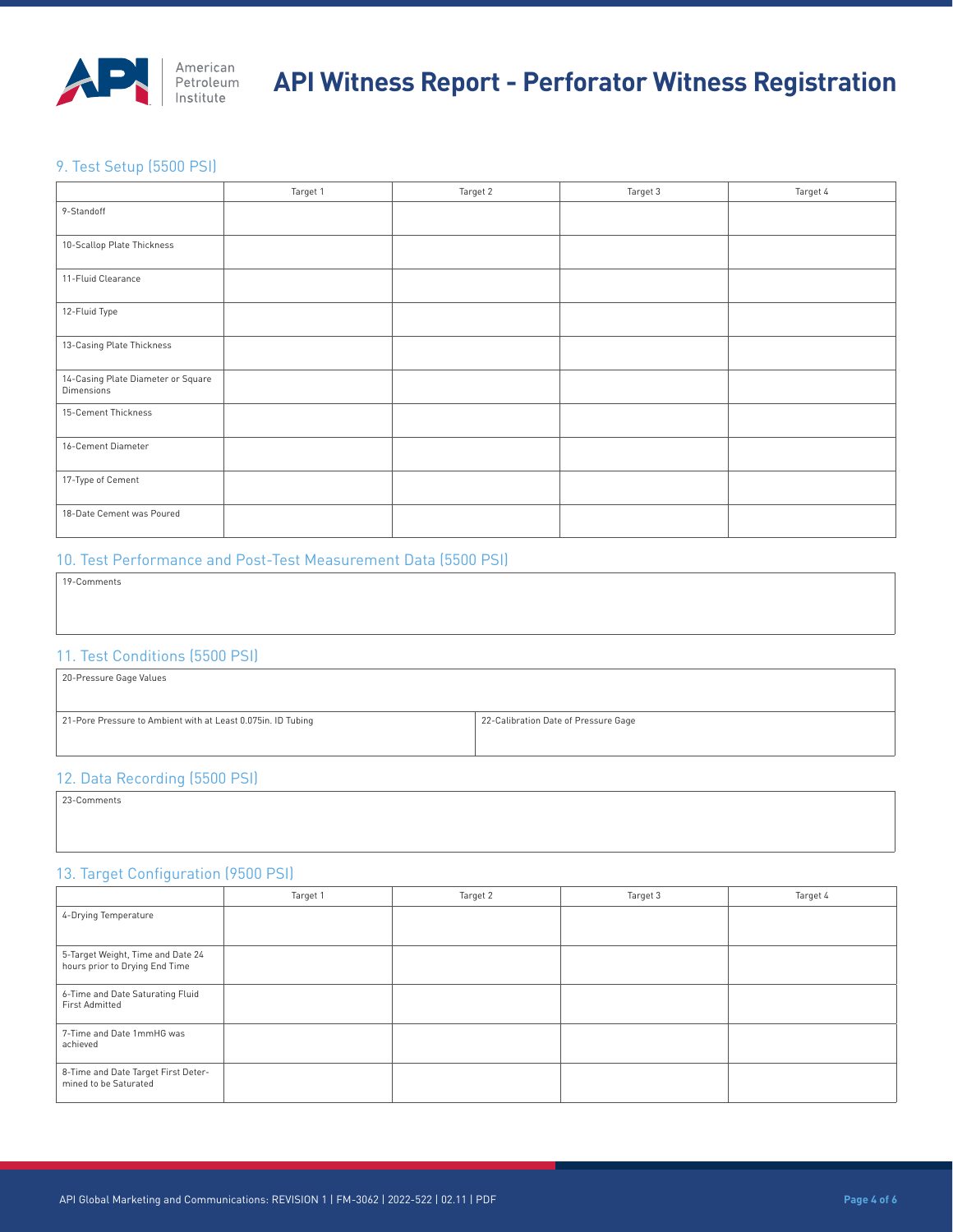

## 14. Test Setup (9500 PSI)

|                                                  | Target 1 | Target 2 | Target 3 | Target 4 |
|--------------------------------------------------|----------|----------|----------|----------|
| 9-Standoff                                       |          |          |          |          |
| 10-Scallop Plate Thickness                       |          |          |          |          |
| 11-Fluid Clearance                               |          |          |          |          |
| 12-Fluid Type                                    |          |          |          |          |
| 13-Casing Plate Thickness                        |          |          |          |          |
| 14-Casing Plate Diameter or Square<br>Dimensions |          |          |          |          |
| 15-Cement Thickness                              |          |          |          |          |
| 16-Cement Diameter                               |          |          |          |          |
| 17-Type of Cement                                |          |          |          |          |
| 18-Date Cement was Poured                        |          |          |          |          |

#### 15. Test Performance and Post-Test Measurement Data (9500 PSI)

19-Comments

### 16. Test Conditions (9500 PSI)

| 20-Pressure Gage Values                                      |                                      |  |
|--------------------------------------------------------------|--------------------------------------|--|
|                                                              |                                      |  |
| 21-Pore Pressure to Ambient with at Least 0.075in. ID Tubing | 22-Calibration Date of Pressure Gage |  |
|                                                              |                                      |  |
| 17. Data Recording (9500 PSI)                                |                                      |  |
| 23-Comments                                                  |                                      |  |